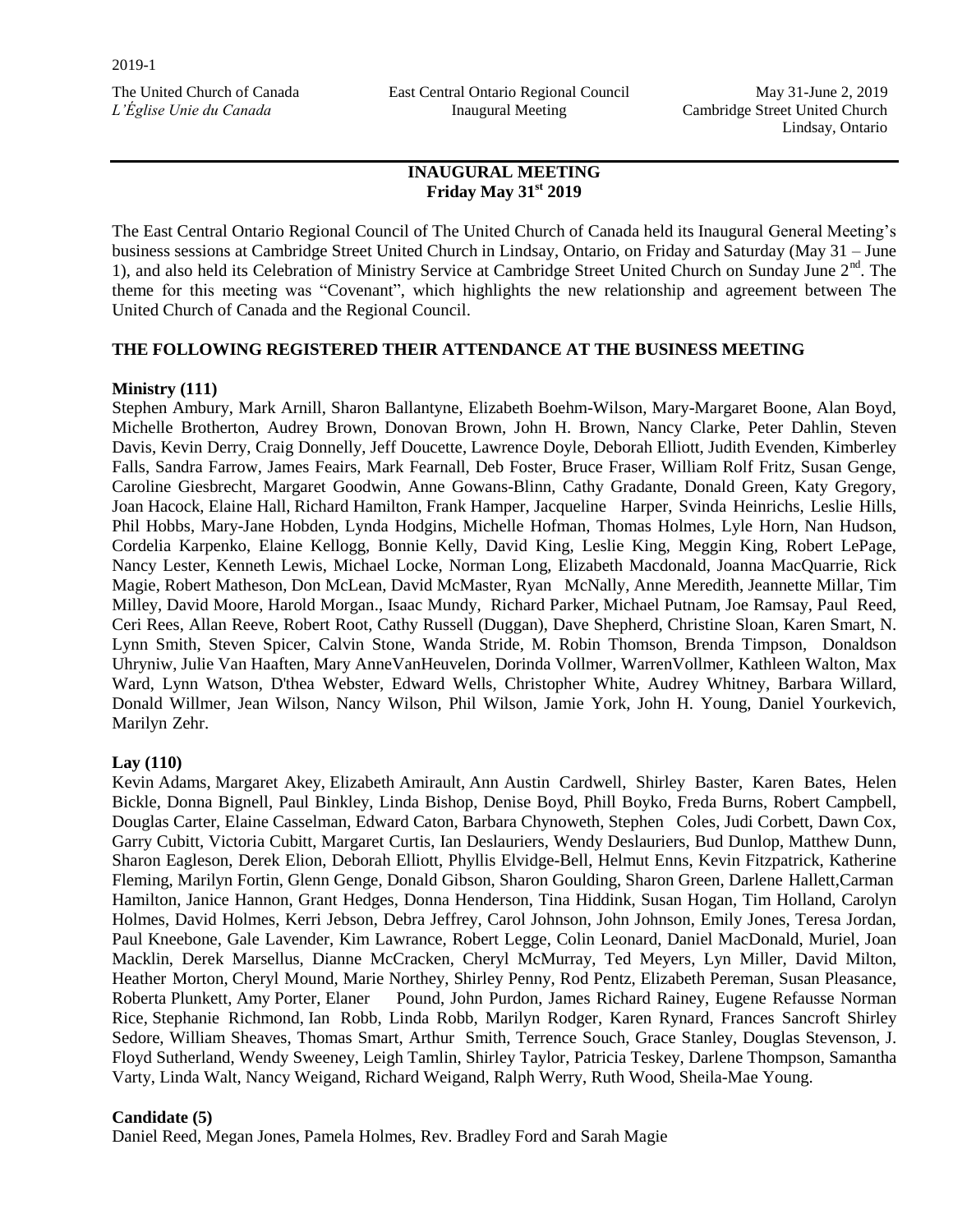East Central Ontario Regional Council Inaugural Meeting

## **Regional Council Staff (8)**

Rev. Rosemary Lambie, Joel Miller, Rev. David Timpson (*voting clergy*), Karen Valley, Sharon Hull, Gordon Wood, Rev. Rodney Smith-Merkley (*voting clergy*), Joe McGill

### **Guests of the Regional Council (62)**

Judy Amsbury, Morgan Bell, Katja Brittain, Leah Clancy, Garry Culverson, Penny Culverson, Holly Desroches, Janet Enns, Yessenia Escobar Collins, Ronald Ewart, Cathy Fleming, Yvonne Gibson, Susan Graham Walker, Christine Henry, Monika Holzschuh, Brian James, Patti James, Alexander Jebson, Judy Jeffrey, Shannon Marsellus, Ann Matheson, Patricia Morton, Maureen O'Neill, Kaitlyn Ostrander, Elizabeth Pancer, James Patterson, Nancy Payne, Kerrie Perry, Brenda Lynn Rennie, Jan Rutherford, Charlene Shepherd, Debbie Sherwin, Gabrielle Simpson, Anne Smith, Margaret Anne Stevenson, Nancy Sutherland, Heidi Tawse, Tammy Timlin, Joanne Traczuk, Michelle Voss Roberts, Pauline White, Kathleen Whyte, Timothy Wisnicki, Emily Austin-Ward, Stephon Farrow, Isaac Finlay, Lauren Graham, Amanda Marsellus, Amy McClelland, Laura McClelland, Olivia McClelland, Evan McNally, Nadia Naseri, Susie Noorlander, Jonathon Reed, Audrey Steele, Rachel Vollmer, Sarah Vollmer.

#### **Quorum**

This meeting had quorum.

#### **Registration and 'Coffee Hour' Community time at the Arena (9:30)**

#### **Gathering Music (10:15)**

Music leader Rev. Wanda Stride and musicians welcomed delegates to the opening session and encouraged all to accompany them in singing the following hymns: "Each Blade of Grass" (MV 37), "And on This Path" (MV 8), "O Let the Power" (MV 13), "Un Pueblo", "Your Love is Amazing" (MV 26), "10000 Reasons" (Words and Music by Brenton Brown, Brian Doerksen), "She Comes Sailing" (MV 380), "Sent Out in Jesus' Name" (MV 212), "Spirit God" (MV 150), "As Long as We Follow" (MV 140), "Come All You People" (MV 2).

### **Meeting begins by Acknowledging First Nations territory (10:30)**

Rev. Rodney Smith-Merkley, Regional Council Staff member and Minister for Respectful Relationship and Indigenous Justice, introduced Lorenzo Wheaton (Counselor at Curve Lake First Nation) who provided some historical background of the land and offered up an opening prayer to the Creator.

### **Welcome from Cambridge Street United Church (11:00)**

Rev. Craig Donnelly, Minister at Cambridge Street United Church welcomed delegates attending the Regional Council Inaugural Meeting.

#### **Call to Order**

Rev. Jean Wilson, Speaker of the Assembly of Elders of the Regional Council, called the meeting to order "In the name of the Lord Jesus Christ, the only Sovereign head of the Church, and by the authority of the  $43<sup>rd</sup>$  General Council Meeting of the United Church of Canada, I hereby declare this inaugural meeting of the East Central Ontario Regional Council duly constituted and to be in session for conducting the business which will properly come before it."

### **Welcome, Information and Introductions**

Rev. Jean Wilson introduced the representatives to this meeting from the General Council Office: Rev. Dr. John H. Young, Executive Minster, Theological Leadership, Susan Graham Walker, Philanthropy Unit, and Karen Valley, Minister for the Office of Vocation, Quebec and East Ontario. Jean acknowledged the following people for their contribution to the planning of this Inaugural Meeting: Chair of planning committee, Rev. Paul Reed; Chair of Nominations and Plenary Worship Coordinator Rev. Wanda Stride and students; Recording Secretary Joel Miller; Display Coordination, Carol Johnson, Registrar, Gordon Wood; the Book Room, Cambridge Street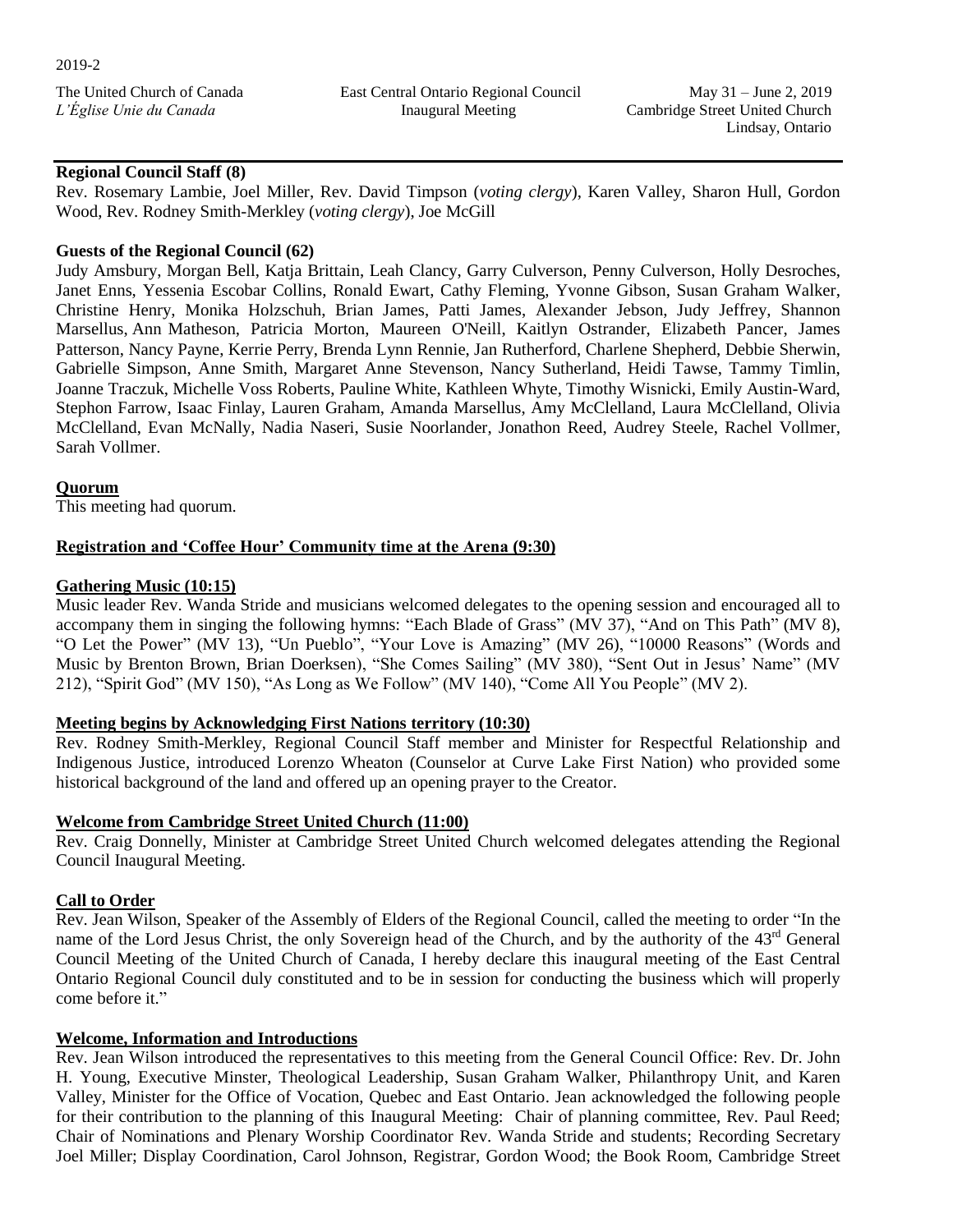United Church Local arrangements Team, and Equity Monitor Phil Wilson.

### **Enabling Motions** (Report Book, pgs. 11-12)

**2019-05-31-124 MOTION** (P. Reed/B. James) that the enabling motions printed and circulated in the Report Book be adopted. **Carried**

Corrections: Item 3; Corresponding members should include "staff"; where it says *Admission* it should read "Readmission", Item 11; Courtesy Leadership Team is headed by Steve Coles.

#### **Scrutineer/Stewards**

**2019-05-31-125 MOTION** (S. Coles/ M. Ward) that the following people serve as Scrutineers/Stewards:

Rev. Max Ward, Stephen Coles, Thomas Smart, Stephanie Richmond, Daniel. MacDonald, Darlene Hallett, Alan Boyd, William (Bill) Sheaves. **Carried** 

### **Agenda**

**2019-05-31-126 MOTION** (W. Vollmer/ D. King) that the agenda as circulated be adopted. **Carried** 

#### **Covenanting with Communities of Faith, Covenanting as a new Regional Council (11:15)**

With the help of the worship team, the service began with a Call to Worship and an Opening Prayer, which incorporated the singing of hymn "Long Before the Night (This Ancient Love)" (VU 282). Rev. Rosemary Lambie (Executive Minister) and Rev. Jean Wilson (Speaker of the Assembly of Elders) led the Covenanting with Communities of Faith, and Covenanting as a new Regional Council in the form of a Call and Response. The covenanting service ended with a Closing Blessing offered by the Executive Minister and the singing of hymn "You Shall Go out with Joy" (VU 884).

#### **Opening Worship, Offering Water from Home Communities and Holy Communion (11:25)**

With the help of the worship team, the Opening Worship and Holy Communion Service began with the reading of Romans 5: 1-5; the Call to Worship and Opening Prayer, and the singing of hymn "Will Your Anchor Hold?" (VU 675). This was followed by Scripture reading Genesis 9:8-15, Psalm 107 (VU 831) – accompanied by the singing of the refrain – and 1 Corinthians 12:12-3. Afterwards, all were invited to bring a Water Offering (collected from home Communities) and add it to a vessel at the front of the Sanctuary. This was followed by special guest Rev. Kimberly Heath preaching a sermon, and a time for silent reflection on the word. Holy Communion began with the Invitation to Christ's Table, which was followed by the Prayer Great of Thanksgiving (Sursum Corda), the Preface, the signing of hymn "Holy, Holy, Holy" (MV 203), the Institution Narrative, the Anamnesis, the singing of hymn "Memorial Acclamation" (MV 204), the Epiclesis, The Lord's Prayer, the Doxology, and the singing of hymn "Great Amen" (MV 205). Communion was served by intinction, and during communion the following Communion refrains were sung: "You Satisfy the Hungry Heart" (VU 478), "One Bread, One Body" (VU 467), "Eat this Bread" (VU 466). This was followed by the Prayer after Communion, the singing of hymn "Come touch our hearts" (MV 12) and the Commissioning.

### **Grace before Lunch**

Rev. Wanda Stride led the Grace before Lunch.

#### **Announcements before Lunch**

Steve Coles gave the following announcements:

- How lunch would be served in two sitting to accommodate large number
- That there was a Clusters and Networks Fair that would be run immediately following lunch until 3:00 pm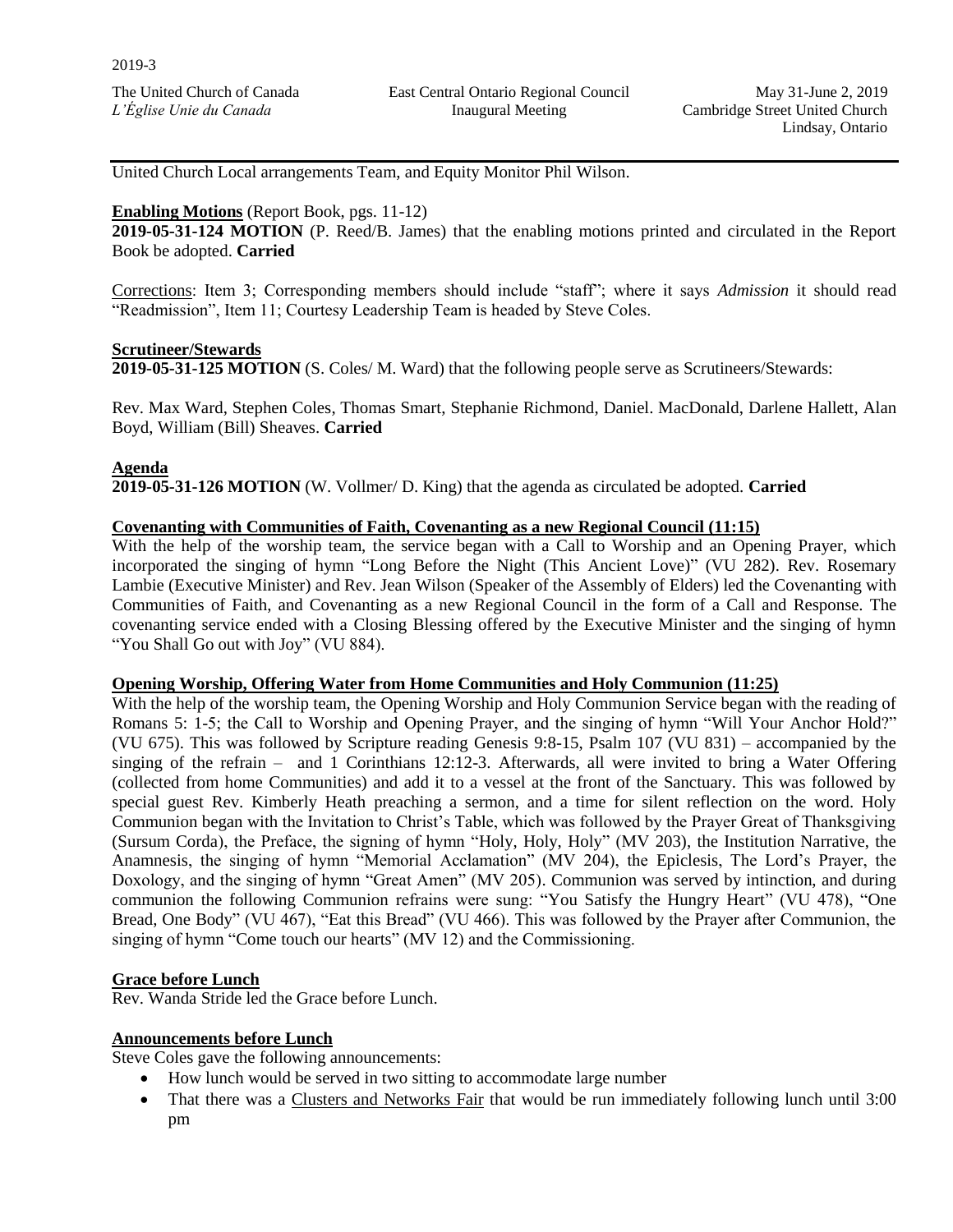East Central Ontario Regional Council Inaugural Meeting

### **LUNCH (12:30)**

### **Gathering Music (15:15)**

Music leader Rev. Wanda Stride and musicians welcomed delegates to the opening session and encouraged all to accompany them in singing the following hymns: "Your Love is Amazing" (MV 26), "The Shifting and the Changing" (Words: Wendy Maclean; Music: Chris Murphy), "Come Touch Our Hearts" (MV 12), "Come, O Fount of Every Blessing (VU 559)", "My Soul Cries Out (Canticle of the Turning)" (MV 120).

### **Executive Minister's Annual Story (15:30)**

Rev. Rosemary Lambie, Executive Minister, presented a PowerPoint, outlining the life of an Executive Minister. A full reporting can be found in the Report Book (**appendix A**) under Staff Reports, beginning on page 42.

### **Report of Commission and Assembly of Elders**

Jean Wilson, Speaker, explained that all of the founding Presbyteries had representation on the Commission (all of which who were eventually appointed by the General Council along with Rev. Rosemary Lambie, Executive Minister): Four Winds Presbytery nominated Elisabeth MacDonald, Kente Presbytery nominated Rev. Ryan McNally, Hills and Shores Presbytery nominated Jean Wilson, Lakeridge Presbytery nominated Steve Coles, Kawartha Highlands Presbytery nominated Rev. Paul Reed, Shining Waters Presbytery nominated Svinda Heinrich (and afterwards Brian James); Living Waters Presbytery (formally part of Toronto Conference) nominated Ted Meyers, Carol Johnson and Shirley Baster. Rev. Wanda Stride was nominated as Past-President of Bay of Quinte Conference. Rev. Steve Spicer was invited to be the Recording Secretary of the Commission and stayed on as a member when in January 2019 Joel Miller joined as Recording Secretary. A summary of actions taken by the Commission can be found in the Report Book (**appendix A**) on pages 26-28 , and a summary of actions taken by the Assembly of Elders can be found in the Report Book (**appendix A**) on pages 28-41.

## **Introduction to 3 Phase process incorporated at General Council 42**

Rev. Larry Doyle explained the business process used during the  $43<sup>rd</sup>$  General Council (2018). This is a threephase process, of *Listening* (presentation of the proposal, questions, and answers to clarify issues and implications), *Discussion* (exchange of ideas, thoughts, arguments, and pros and cons; suggestions for refining proposal, affirmations, naming principles/parameters), and *Decision* (final debate and refinement of proposal in plenary; working toward consensus, voting).

### **Introduction of Governance Document**

Rev. Jean Wilson and Rev. Ryan McNally introduced the Governance Handbook (**appendix B**) and emphasized that the meeting had now entered into the *Listening Phase*. Members of the Assembly of Elders were invited to stand at the front and delegates were invited to ask their questions from the floor.

### **Music Break (5 min)**

Music leader Rev. Wanda Stride and musicians welcomed delegates to the opening session and encouraged all to accompany them in singing the following hymns: "Do We Dare" (Words and Music by Rev. Wanda Stride).

### **Office of Vocations (17:00)**

Karen Valley, Office of Vocation Minister, gave a PowerPoint presentation explaining her role as Office of Vocation Minister with the Regional Council, and highlighted the role of the Office of Vocation across the United Church of Canada. Her presentation included key themes: Referencing the Manuel, Section E, and outlining responsibilities (i.e. oversight and discipline of Ministry Personnel, supporting Regional Councils, maintaining lists of Conflict Resolution Facilitators, Interim Ministers and Ministry of Supervision, Board of Vocations, Candidacy Boards).

### **Introduction of Candidates (17:30)**

Karen Valley and Rev. David Timpson introduced the names of candidates to be celebrated during the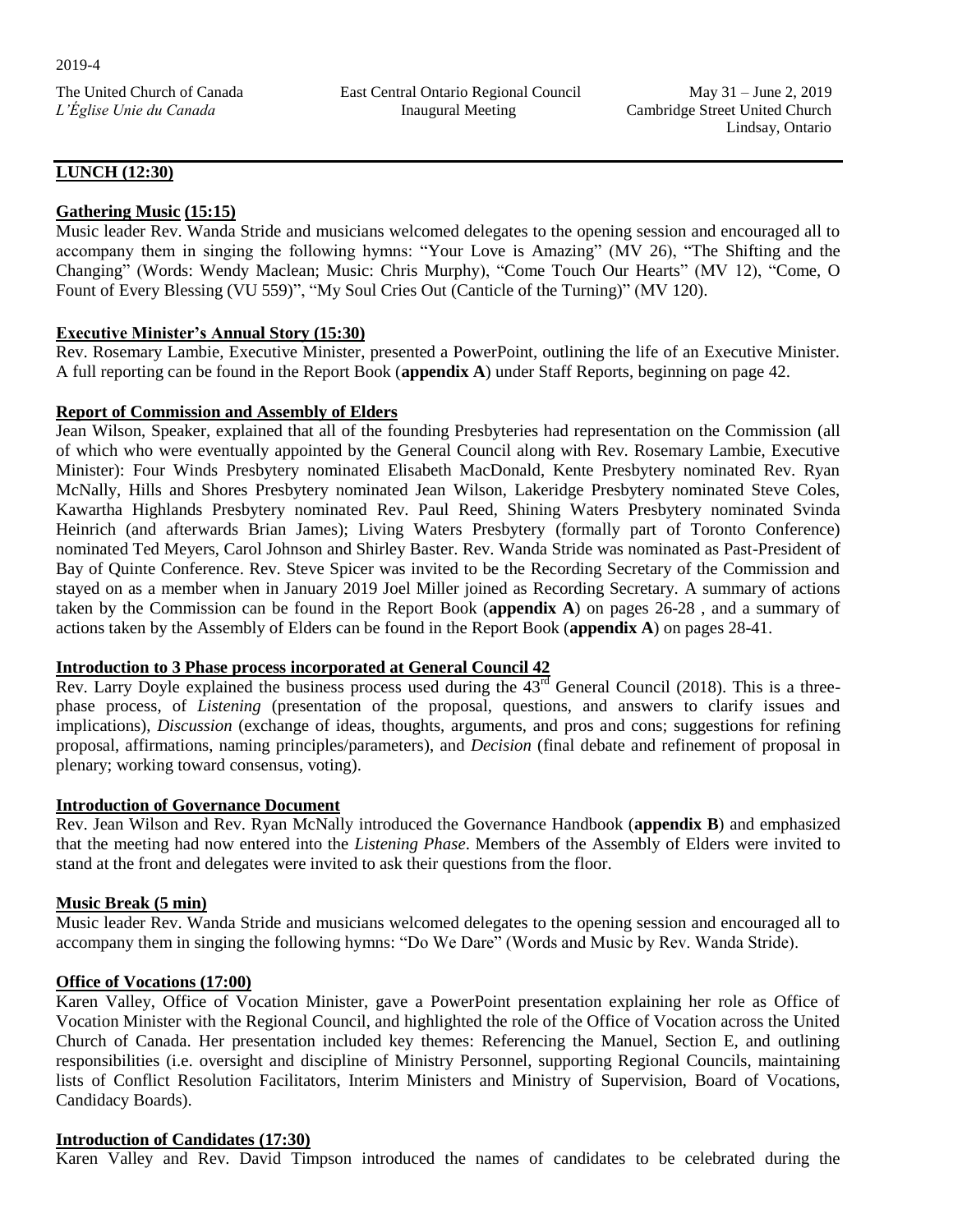Celebration of Ministry Service, at Cambridge Street United Church, on June 2, 2018 at 10:30 a.m.:

- 1. Daniel Reed, Candidate for Ordination
- 2. Megan Jones, Candidate for Ordination
- 3. Pamela Holmes, Candidate for Ordination
- 4. Rev. Bradley Ford, Readmission
- 5. Sarah Magie, Candidate for Ordination

### **Announcements before Supper**

Rev. Paul Reed gave the following announcements:

- Various locations in the area to go and have supper.
- Various locations for parking

### **Closing Prayer and Grace before Supper (18:00)**

Music leader Rev. Wanda Stride and musicians welcomed delegates to the opening session and encouraged all to accompany them in singing the following hymns: "Holy, Holy, Holy, Lord God Almighty" (VU 315).

### **Retirees Banquet (19:00)**

Rev. David Timpson was master of ceremonies at the retirees' banquet honoring Rev. Bill Smith, Rev. Ken Lewis, Rev. Deborah Elliott, and Rev. Mary Margaret Boone. Throughout the supper, each of the retirees were invited to speak, and afterwards were presented with gifts.

## **Saturday, June 1st 2019**

### **Prayers for the Water Ceremony (7:00)**

The Prayers for the Waters Ceremony was held at Queen Street Waterside with leadership from Dorothy Taylor at McDonnell Park West (17 Lindsay St. N) - near Celebrations (former Queen St. UC).

### **Gathering Music (8:45)**

Music leader Rev. Wanda Stride and musicians welcomed delegates to the opening session and encouraged all to accompany them in singing the following hymns: "It's a Song of Praise to the Maker" (MV 30), "And on this Path" (MV 8), "Spirit God" (MV 150), "O Let the Power" (MV 13), "My Soul Cries Out *Canticle of Turning*" (MV 120), "Do We Dare" (Words and Music by Rev. Wanda Stride).

#### **Anishinaabe Traditional Ceremony of Smudging (9:00)**

Rev. Rodney Smith-Merkley, Regional Council Staff member and Minister for Respectful Relationship and Indigenous Justice, introduced Dorothy Taylor (Thunderbird Woman) and her son Norman, and they led a smudging ceremony, while providing a detailed explanation of the ceremony.

### **Gathering Worship and Communion**

Opening worship began with Centering Prayer and the singing of "Veni Sancte Spiritus" (VU 208). This was followed by the Prayer of Approach, Confession and Grace and the singing of hymn "Come In, Come In and Sit Down" (VU 395). This was followed by Scripture readings Exodus 19:1-6, Ephesians 4:1-8,11-16 and John 15:1- 18. Each of the readings were followed by a small reflection, and the last reading was followed by the singing of "I've Got the Joy of Jesus Down in My Heart!" All were invited to recite the Statement of Faith - A New Creed which was followed Prayer of the People and the Liturgy of the Table: Invitation to Peace, the singing of hymn "Holy, Holy, Holy" (VU 206) and hymn "Great Amen" (MV 208). Communion was served by intinction, and during communion the following Communion refrains were sung: "Let us talents and tongues employ" (VU 468) and "Eat this Bread" (VU 466). This was followed by the Prayer after Communion, the singing of hymn "O God Our Help in Ages Past" (VU 806) and the Commissioning.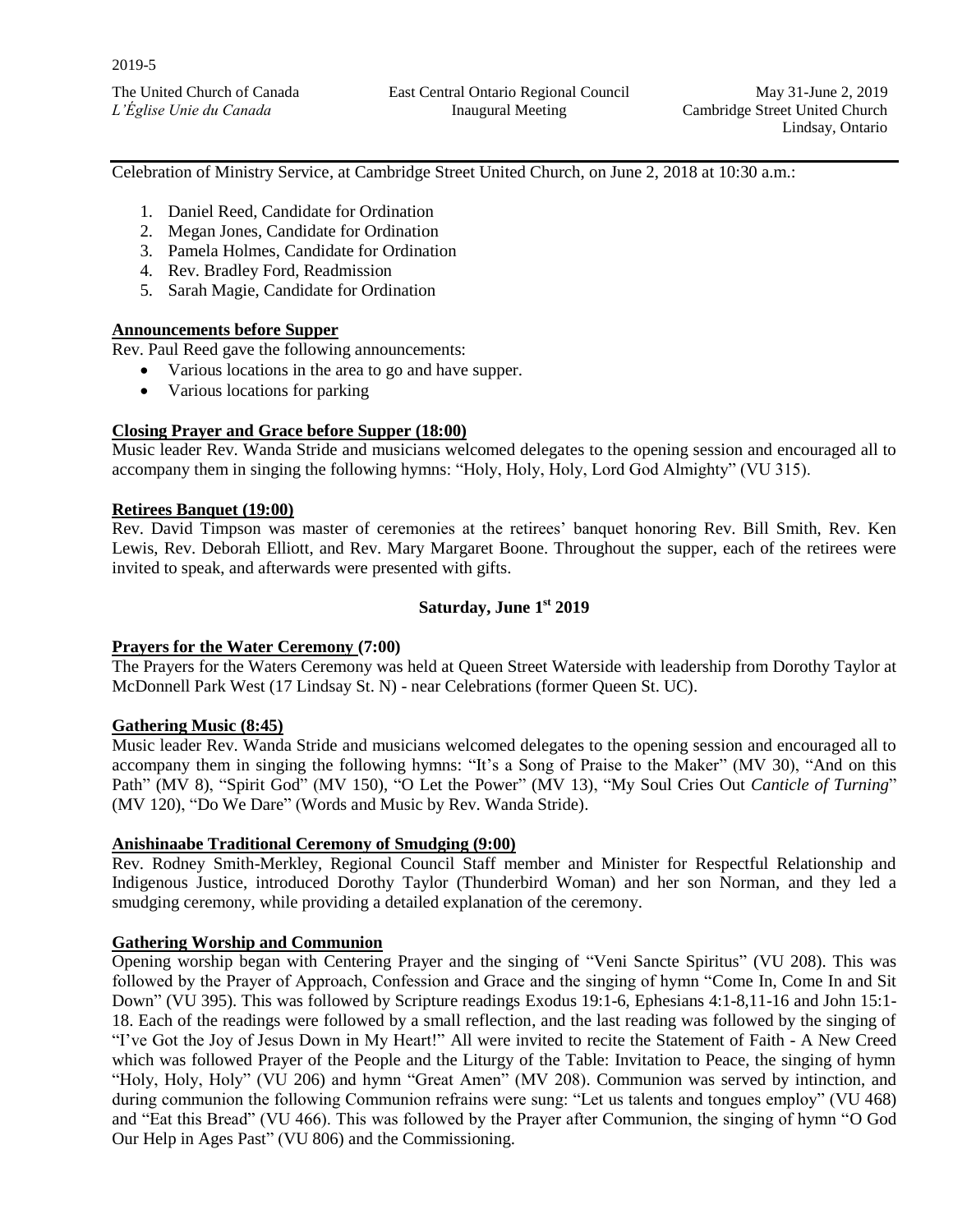## **Water Teaching (10:30)**

Rev. Rodney Smith-Merkley, Regional Council Staff member and Minister for Respectful Relationship and Indigenous Justice, reintroduced Dorothy Taylor (Thunderbird Woman) who shared knowledge about *Gchi-Nbi*: Sacred Water, and the work to restore a relationship between human communities and water. At the end of the teaching Rodney presented Dorothy with a gift on behalf of the Reginal Council, and also highlighted that "The Water Walker" by Joanne Robertson about Ojibwe grandmother (nokomis), who walks to raise awareness of our need to protect our water sources for future generations, is available through the United Church Bookstore.

### **2019 Budget Conversation (11:00)**

Brian James, Treasurer by way of a PowerPoint Presentation, presented the Finance Report (pages 52-57 in the Report Book; **appendix A**) and responded to question from the floor. It was announced that travel cost would be reimbursed for this meeting and that anyone wanting to make a claim needed to fill in the travel form.

**2019-05-31-127 MOTION** (B. James/R. Wood) that the East Central Ontario Regional Council accept the financial report as presented. **Carried**

## **Philanthropy / Mission and Service**

Susan Graham Walker, Manager Congregational Giving & Stewardship, by way of a PowerPoint Presentation, highlighted the work of the Mission and Service, Stewardship and Philanthropy throughout the United Church of Canada. For more information visit: [https://www.united-church.ca/sites/default/files/resources/mission\\_service](https://www.united-church.ca/sites/default/files/resources/mission_service-at-a-glance.pdf)[at-a-glance.pdf,](https://www.united-church.ca/sites/default/files/resources/mission_service-at-a-glance.pdf) and [http://www.stewardshiptoolkit.ca/.](http://www.stewardshiptoolkit.ca/)

### **Nominations Report (11:30)**

Rev. Wanda Stride, Chair of the Nominations Leadership Team by way of a PowerPoint Presentation, presented the Nominations Report (pages 49-51 in the Report Book; **appendix A**) and responded to question from the floor.

**2019-05-31-128 MOTION** (A. Brown/D. Holmes) that the East Central Ontario Regional Council move on the agenda the question to adopt the Nominations Report, to a time after the question to adopt the Governance Handbook has been asked.

The Chair ruled the above motion out of order, on the basis that the work being presented in the Nominations Report has been approved by the Commission established by General Council.

**2019-05-31-129 MOTION** (W. Stride/D. Marsellus) that the East Central Ontario Regional Council adopt the Nominations Report as printed. **Carried** 

## **Covenanting with Assembly of Elder & Leadership Teams**

With the help of the worship team, the Covenanting Service began with the singing of hymn "Send Me, Lord" (VU 572), Scripture Reading Matthew 28:16-20; Statement of New Ministry Together; Covenanting with the members of the following teams: Assembly of Elders, Covenant support Team, Equity Team, Formation, Nurture And Justice Team, Mission Through Property Team, Nominations team, Affirming Forum, Liaison Forum, LLWL Forum, Retirees Forum and Prayer shawl ministry. This was followed by a hymn of celebration: "And On This Path" (MV 8).

## **Covenanting with Staff**

Covenanting with staff: Rev. Trisha Elliot, Stewardship and Gifts Officer, Philanthropy Unit Sharon Hull, Minister for Spiritual Nurture, Respectful Relationships and Justice with All Ages, Rev. Rodney Smith-Merkley, Minister for Respectful Relationship and Indigenous Justice, Joel Miller, Program Assistant to the Executive Minister, Rev. David Timpson, Pastoral Relations Minister, Karen Valley, Minister for the Office of Vocation, Québec and East Ont., Gordon Wood, Minister Communications and Administration Assistant. This was followed by the presentation of prayer shawls and the singing of a hymn of celebration "Halle, Halle, Halle".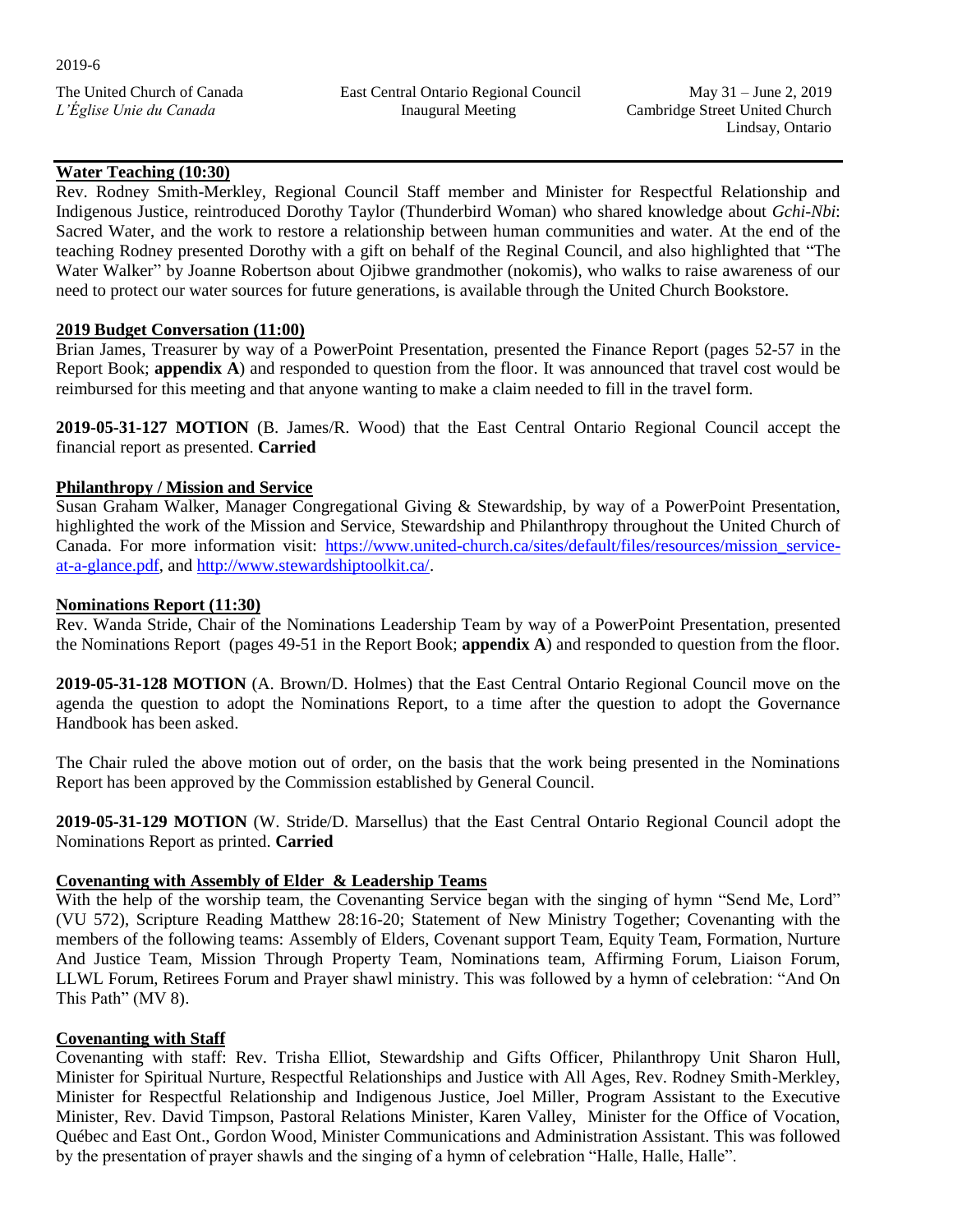## **Mission Priorities (12:00)**

Jean directed delegates to page 26 in the Governance Handbook (**appendix B**) and presented the 2019 Mission Priorities for the "Doing Mission Together Funding Application".

#### 2019 Priorities:

- 1. Truth and Reconciliation Calls to Action
- 2. "A Place at the Table"
- 3. Rural Ministry
- 4. Children and Youth
- 5. Care of Creation

Jean highlighted that it is the designated priority of the Regional Council for priorities to be reaffirmed by the Annual Meeting each year. Feedback sheets were distributed (and then recollected), and delegates were given time to provide ideas for 2020 Priorities.

#### **Announcements (12:20)**

- How lunch would be served in two sitting to accommodate large number
- Small group discussion began at 1:45 delegates asked to go directly to their table group

#### **Grace**

Music leader Rev. Wanda Stride and musicians invited all to sing hymn "God Bless to Us Our Bread" (MV 193)

### **LUNCH (12:30)**

# **Governance Structure part 2 Discuss – 15 discussion groups (13:45)**

The meeting had entered into phase 2 - *Discussion* (exchange of ideas, thoughts, arguments, and pros and cons; suggestions for refining proposal, affirmations, naming principles/parameters). Response sheets were circulated to all of the tables groups and each group was asked to record their discussions, and indicate if they were in agreement, disagreement or undecided for each of the items in the Governance Handbook (Governance Structures, Leadership Teams and Policies). At the end of the discussion phase, response sheets were collected and a designated writing team collated the responses, to then present the results later in the evening. The comments from the table group discussions are appendix **C**.

#### **All-Purpose Break (15:15)**

#### **Gathering Music (15:25)**

Music leader Rev. Wanda Stride and musicians welcomed delegates to the opening session and encouraged all to accompany them in singing the following hymns: "Come, O Fount of Every Blessing" (VU 559), "Your Love is Amazing" (MV 26), "My Soul Cries Out *Canticle of Turning*" (MV 120), "10,000 Reasons" (Words and Music by Brenton Brown, Brian Doerksen), "It's A Song of Praise to the Maker" (MV 30).

### **Orientation to the New Church Structure (15:35)**

Rev. Rosemary gave a PowerPoint presentation depicting the new boundaries of the Regional Councils within the United Church of Canada.

#### **Moderator's Message**

A video was presented of the Right Rev. Dr. Richard Bott, Moderator of The United Church of Canada, sending greeting to the East Central Ontario Regional Council.

#### **General Council Executive Report and Question Period**

Rev. Dr. John Young, Executive Minster, Theological Leadership gave a presentation highlighting key topics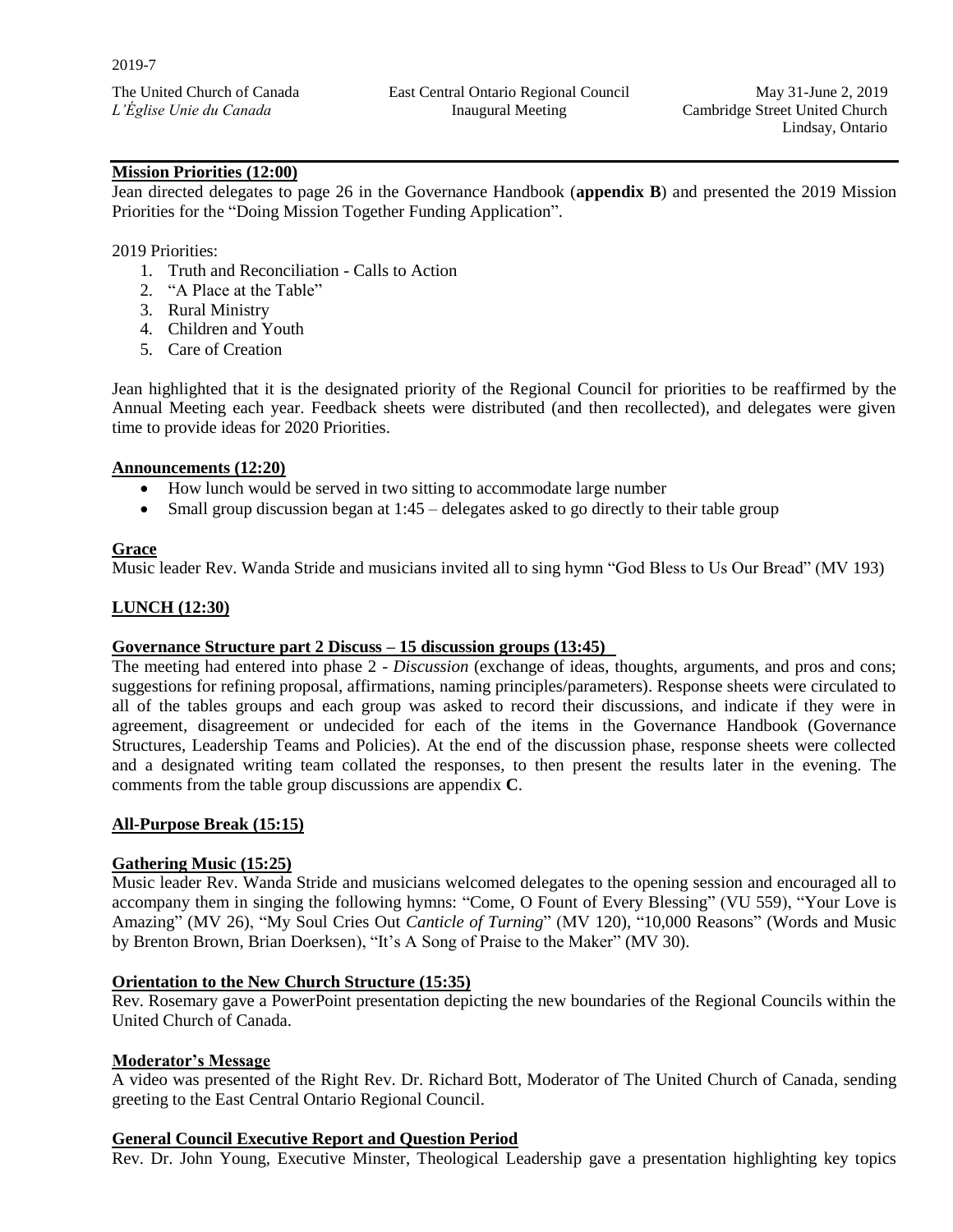such as: The membership of the General Council Executive, Guiding Principles and Vision, Indigenous Ministries and Justice, Faith Formation and Growing Edges, Outside Canada, Ministry & Employment, Mission & Service, Essential Agreement, and Assessment & Finance. Afterwards, delegates were invited to ask questions from the floor.

### **Report Book with all inclusions (16:00)**

Rosemary directed delegates' attention to the Report Book highlighting its contents. See **appendix A** for the Report Book.

**2019-05-31-130 MOTION** (P. Wilson/J. Evenden) that this Inaugural Meeting of the East Central Ontario Regional Council receive the Reports as printed in the (2019) Report Book. **Carried**

### **Proposal regarding Future Meetings**

Paul Reed presented to the court a proposal regarding future meeting:

### Preamble

The Manual (The Manual C.4.1):

"The regional council must meet at least annually.

"The annual meeting may be a meeting of the entire regional council or the executive of the regional council, as determined by the regional council."

**2019-05-31-131 MOTION** (P. Reed/M. J. Hobden) That the East Central Regional Council Ministry Personnel and lay leadership, gather as a worshipping community for study, community building and to discern the call of God to the church and that such gatherings be physical gatherings and web-based, and further described as:

A spring Regional Council gathering at which the gathered community will receive a current assessment of the health of the Regional Council; receive and consider proposals, worship and reflect on what the Spirit is doing in the faith communities, and determine and direct to the Assembly of Elders desired outcomes and priorities. At this gathering may occur a 'Celebration of Ministry' including ordination, and commissioning..

A fall Regional Council gathering at which the Assembly of Elders will provide to the gathered community a mission strategy in response to the directions of the Regional Council offered at the Spring Gathering and include for consideration and approval, new and revised practice and policy, staff and Regional Team work assignments, and an operational budget and forecast. At this gathering may occur a 'Celebration of Ministry' including ordination, and commissioning.

Throughout the year web-based gatherings and webinars will be provided by the Regional Council Teams and Staff as required for the purpose of further education and action. **Carried**

### **Governance Document part 3 decisions (16:15)**

Rosemary reintroduced the three-phase business process used during the  $43<sup>rd</sup>$  General Council (2018), and explained that now the meeting had entered into phase 3 - *Decision* (final debate and refinement of proposal in plenary; working toward consensus, voting). The Facilitation Team, who had collected all of the response sheets that were generated during Phase 2, presented the comments of the table group discussion (**appendix C**); and the following decisions were rendered:

### **Living Mission Statement**

**2019-05-31-132 MOTION** (W. Vollmer/M. Brotherton) that this Inaugural Meeting of East Central Ontario Regional Council refer the Living Mission Statement as outlined in the Governance Handbook, and all of the comments received from the discussions groups, to the Assembly of Elders, for implementation of an action plan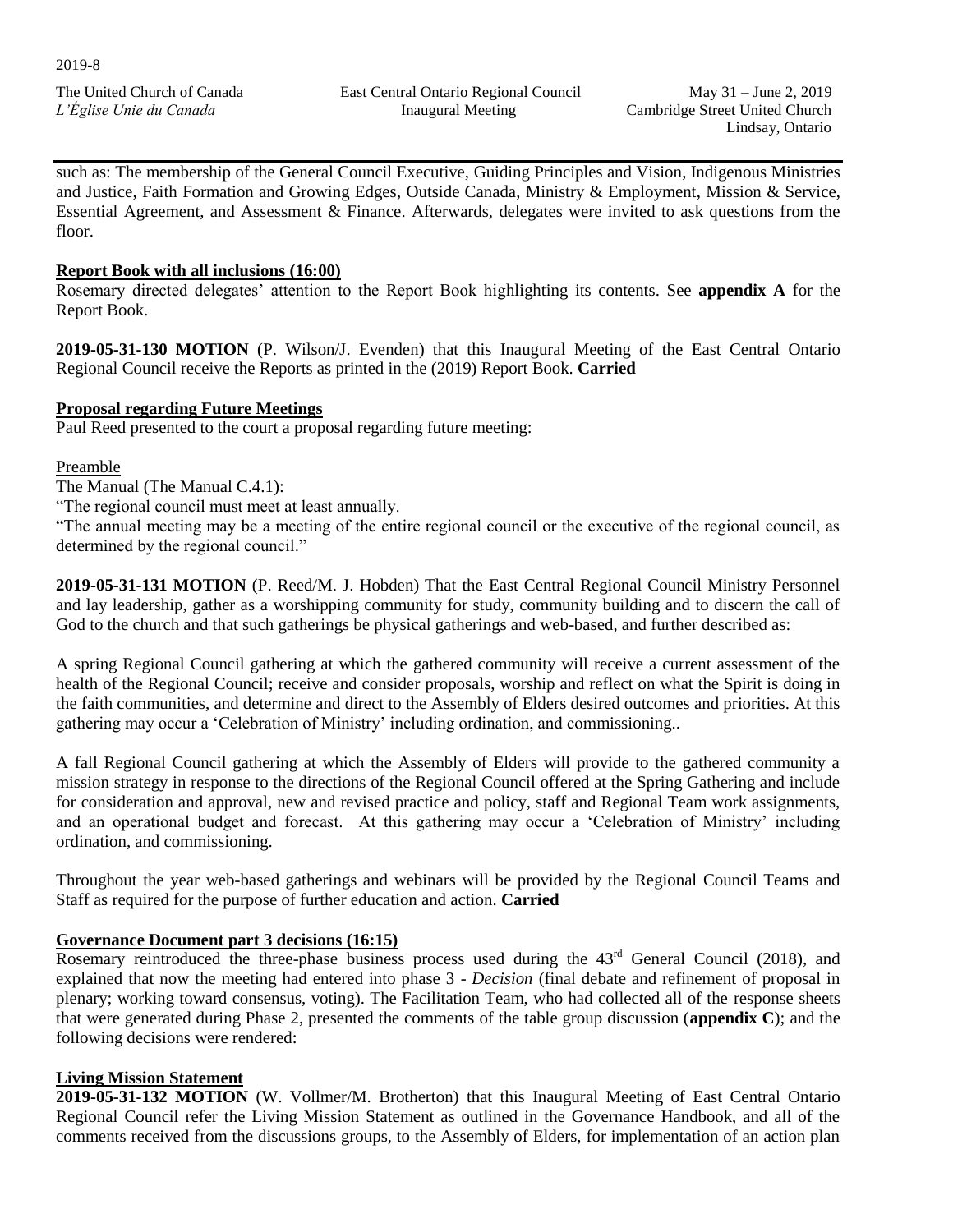that is in keeping with the objectives of the Living Mission Statement, and return with a recommendations to the fall meeting. **Carried**

### **Governance Handbook**

**2019-05-31-133 MOTION** (L. Doyle/D. King) this Inaugural Meeting of East Central Ontario Regional Council approve provisionally the polices and governance structures offered in the Governance Handbook until the rise of the fall meeting, with the understanding that all feedback from the discussion groups will be considered in the revisions of the Governance Handbook. **Carried**

**2019-05-31-134 AMENDING MOTION:** (Svinda/M. Arnell) that the Community of Faith Supervisors Practice and Policy and the Pastoral Relations Liaison Officer Practice and Policy not be provisionally approved in the motion herein above. **Carried**

### **Affirming Presentation (17:30)**

Rev. Elizabeth Macdonald, Sharon Hull presented the Interim Action Plan and the following Motions:

**2019-05-31-135 MOTION** (E. Macdonald/R. Vollmer) that the East Central Ontario Regional Council commits to the interim plan for Affirming and direct that the inaugural meeting agenda incorporate the required actions. **Carried**

**2019-05-31-136 MOTION** (E. Macdonald/S. Farrow) that the East Central Ontario Regional Council agrees to join Affirm United/S'affirmer Ensemble for an annual fee of \$100. **Carried**

### **Youth Presentation (17:45)**

The Youth led the court to recite A New Creed (accompanied with the use of body-prayer) and the singing of hymn "Here I am Lord" (VU 509).

### **Enabling Motions to be effective rise of Celebration of Ministry (18:05)**

**2019-05-31-137 MOTION** (S. Ambury/D. Webster) that following the rise of the Inaugural Meeting of the East Central Ontario Regional Council, all powers of the Regional Council be granted to the Assembly of Elders until the next General Meeting. **Carried**

**2019-05-31-138 MOTION** (B. Root/W. Vollmer) that the meeting be adjourned following the Celebration of Ministry on June  $2<sup>nd</sup>$  2019, at approximately 12:30 p.m., and that the Speaker declares this  $1<sup>st</sup>$  Inaugural Meeting of the East Central Ontario Regional Council duly concluded following the Celebration of Ministry. **Carried**

## **SUNDAY, JUNE 2 nd 2019**

### **Celebration of Ministry (10:00)**

The Celebration of Ministry Service was held in the Sanctuary at Cambridge Street United Church, situated in Lindsay, Ontario, at 10:30 a.m. The Prelude was "Love Divine, All Love Excelling (setting by Joel Raney) and the Worship Band played hymns "Morning has Broken (VU 409) and "I Can Feel You Near Me God" (MV 48). This was followed by the Introit "Bonse Aba" (arr. Victor Johnson; Traditional Zambian Folk Song; Translation: All who sing with (the) spirit have a right to be called the children of God). The officiants and candidates entered the sanctuary to the processional hymn "Let Us Build a House" (MV 1). The service opened with words of welcome by host Minister, Rev. Craig Donnelly; Rev. Jean Wilson led the Call to Worship, the Welcoming to the Land and the lighting of the Christ Candle, and Rev. Rosemary Lambie led the Prayer of Approach. This was followed by the signing of the anthem "God is Changing the World (J. Beckett & M. Hayes). The Scripture reading was Ephesians 4:1-16. The sermon, "To Equip the Saints for the Work of Ministry", was preached by Rev. John H. Young, Executive Minister, Theological Leadership. This was followed by the singing of hymn "I Called You By Your Name" (MV 161). The offering, designated for the Mission & Service Fund, was collected